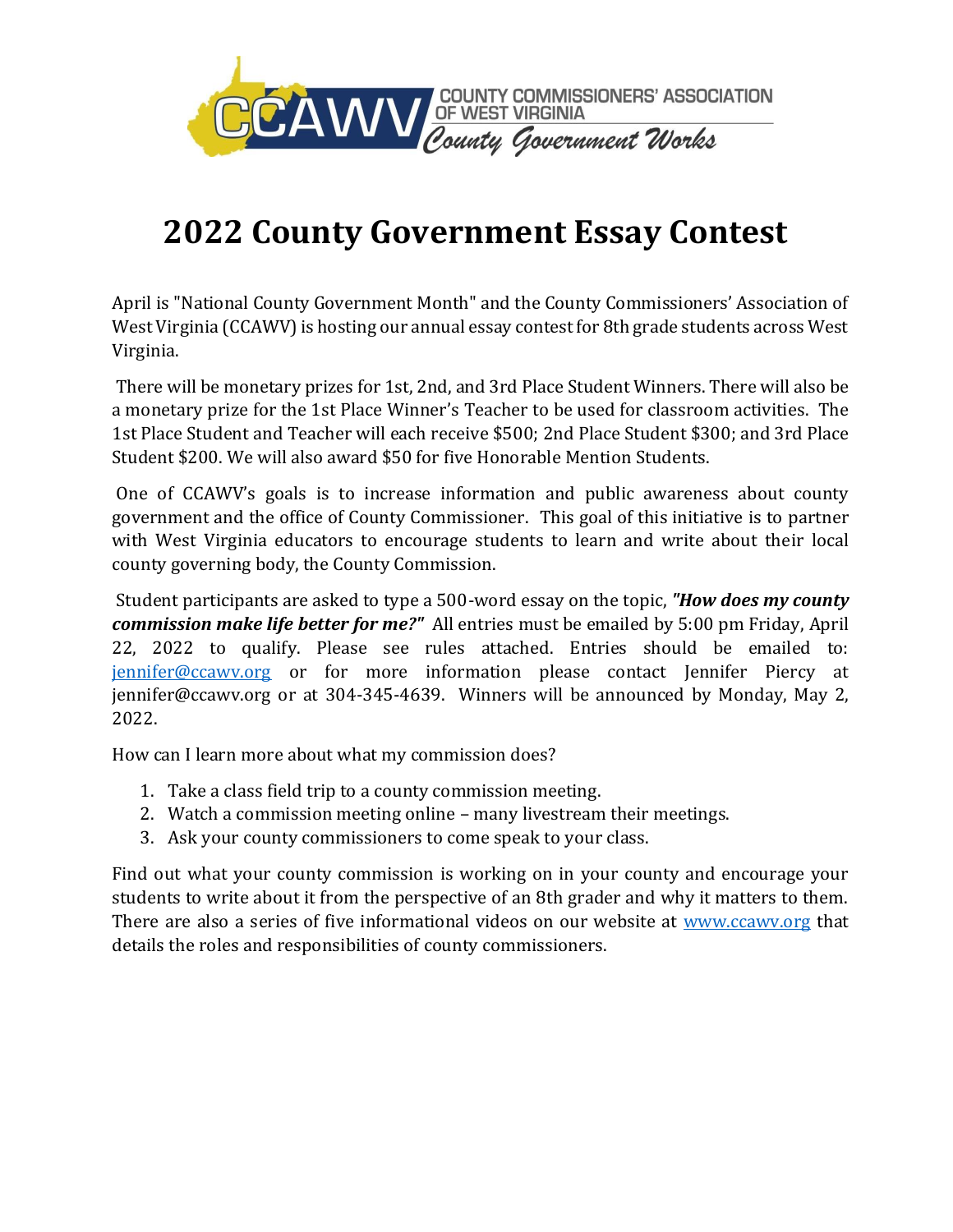### **CCAWV County Government Essay Contest Rules 2022**

The contest is open to all 8th grade students who are enrolled in a West Virginia public or private school.

The contest deadline is 5 p.m. on April 22, 2022.

Each essay is limited to a maximum of 500 words and a minimum of 400 words and must address the following question: "How does my county commission make life better for me?" The essay must address specifically the county commission of the county in which the student resides.

Each student is limited to one entry.

Each teacher must completely fill out an official application form (attached). Please submit each entry individually as a Word or PDF document with a copy of the application form attached.

All entries must contain the student's name, school, email address, and the county name in which the essay is about.

All entries must be submitted in Microsoft Word or PDF format and must be submitted by the student's teacher.

All entries must be emailed to jennifer@ccawv.org prior to 5 p.m. on April 22, 2022.

The winning essays will be announced by May 2, 2022.

The 1st place student will receive \$500, and the teacher who submitted the 1st place essay will receive \$500 to be used for classroom activities.

The 2nd place student will receive \$300, and the 3rd place student will receive \$200.

The winning students and his/her teachers will be invited to a County Commissioners meeting in their home county to receive their awards.

Essays will be judged on the following criteria: Understanding of the role of county commission; grammar and spelling; clarity and organization of thought.

By entering the contest, each student and teacher agrees to allow his/her name to be used in a news release announcing the contest winner in the event that their essay is selected as a winning essay. In addition, they agree to allow their photograph to be published in the CCAWV Newsletter and on the CCAWV Web site.

Entries will not be returned.